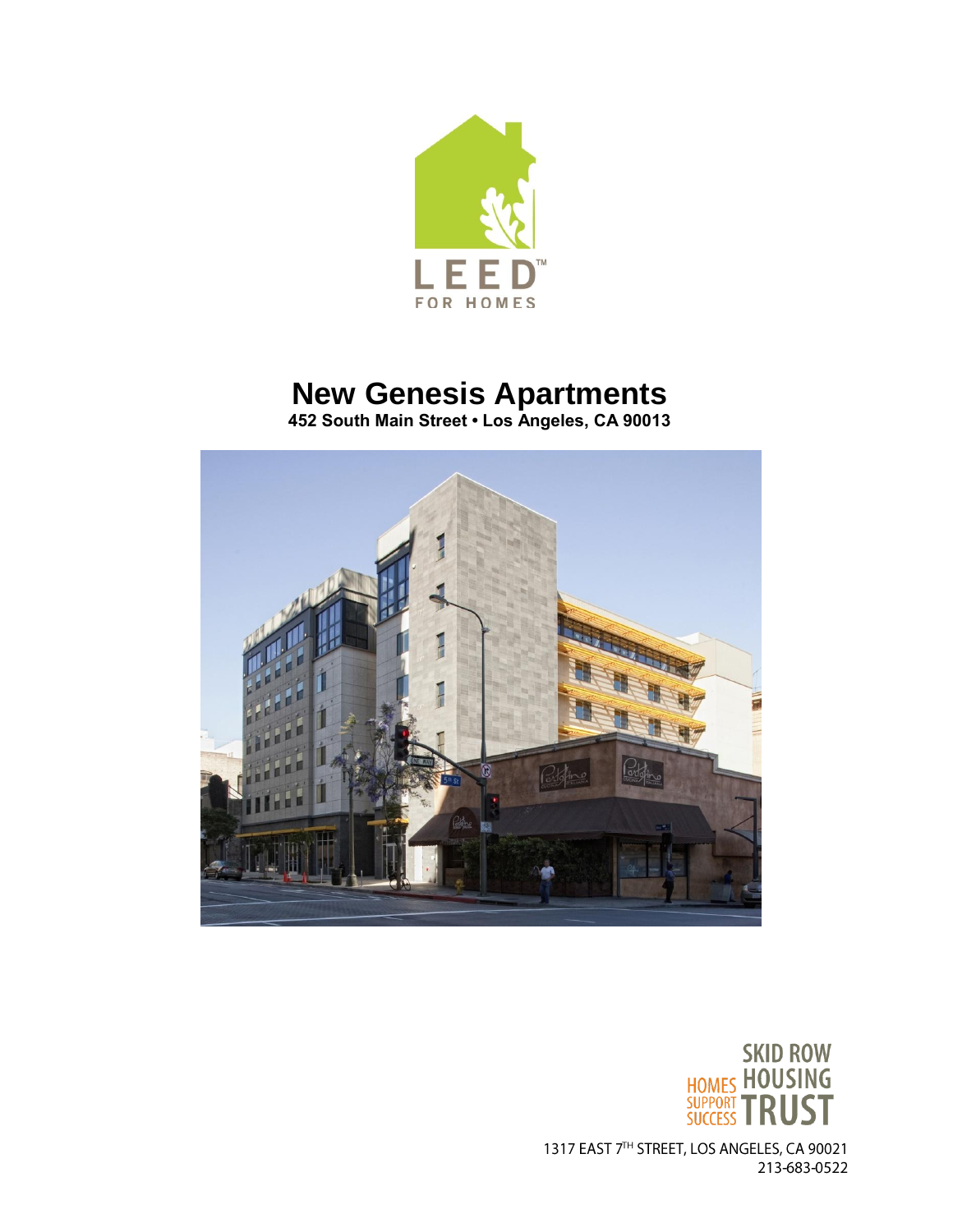## **LEED for Homes**

## *What is LEED?*

The U.S. Green Building Council (USGBC) is a non-profit organization that advocates for sustainable or "green" design that minimizes impacts on the natural environment. It is primarily interested in improving the energy and cost efficiency of the built environment. The USGBC has developed the LEED (Leadership in Energy and Environmental Design) rating and certification systems, which encourage designers to employ sustainable strategies in their work to meet desired environmental standards.

## *What is LEED for Homes?*

LEED for Homes is the certification system for new residential projects. It evaluates the building and developer's performance in the following 8 categories:

- Innovation & Design Process
- Location & Linkages
- Sustainable Sites
- Water Efficiency
- Energy & Atmosphere
- Materials & Resources
- Indoor Environmental Quality
- Awareness & Education

Points are assigned to each category and the final level of certification is determined by the total number of points earned out of a potential 136 points. The potential levels of certification for Affordable Housing project are as follows: platinum (80-136), gold (65-79), silver (50-64), and certified (35-49).

The New Genesis Apartments has received a platinum certification.

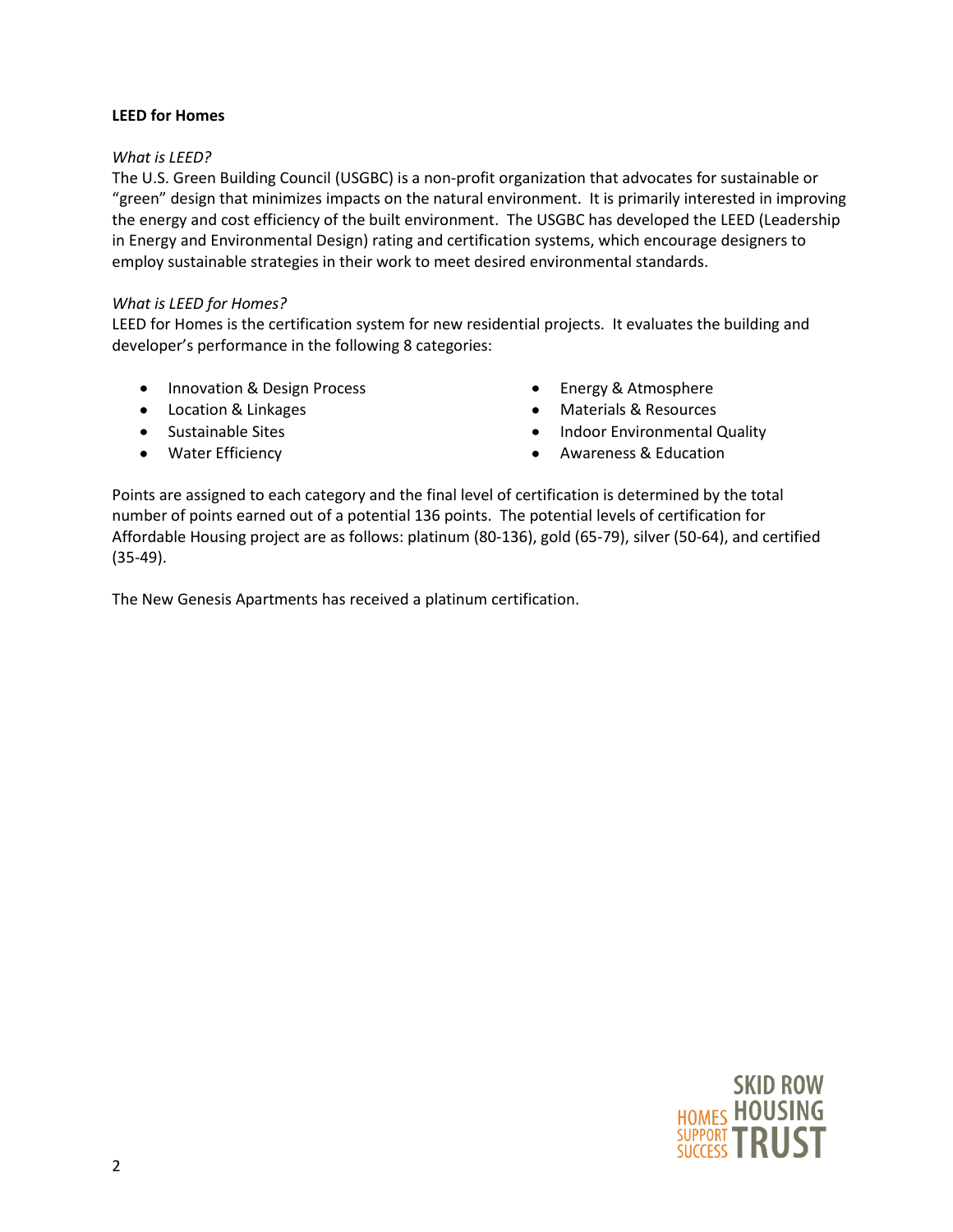#### **Green Amenities at New Genesis**

#### *Storm Water Management*

#### *Storm Water Dry Well*

The site is equipped with a dry well to manage almost all (98%) of the storm water on site. The system collects runoff from impervious surfaces, such as the roof and concrete walkways, through a drainage system that disperses the water deep below ground. The well is located in the center of the courtyard.



New Genesis Dry Well

The dry well recharges the groundwater system, which is typically depleted due to potable water usage (i.e. sink and shower water). Since the well disburses water back into the environment, we cannot use it for dumping any other substances because that could be harmful to existing waterways. The replenishing system reduces discharges to the local storm water management system and retains water runoff on-site, which helps ease the burden on the city's water treatment system.

## *Erosion Control*

During construction, erosion control measures were implemented to minimize the impacts on surrounding sites due to storm water runoff. Sand bags were installed and maintained along the perimeter of the project site to retain soil while allowing the passage of excess water. Pumps were utilized to control water discharge from the site.



These measures prevented exposed soil from entering and clogging the drainage system.

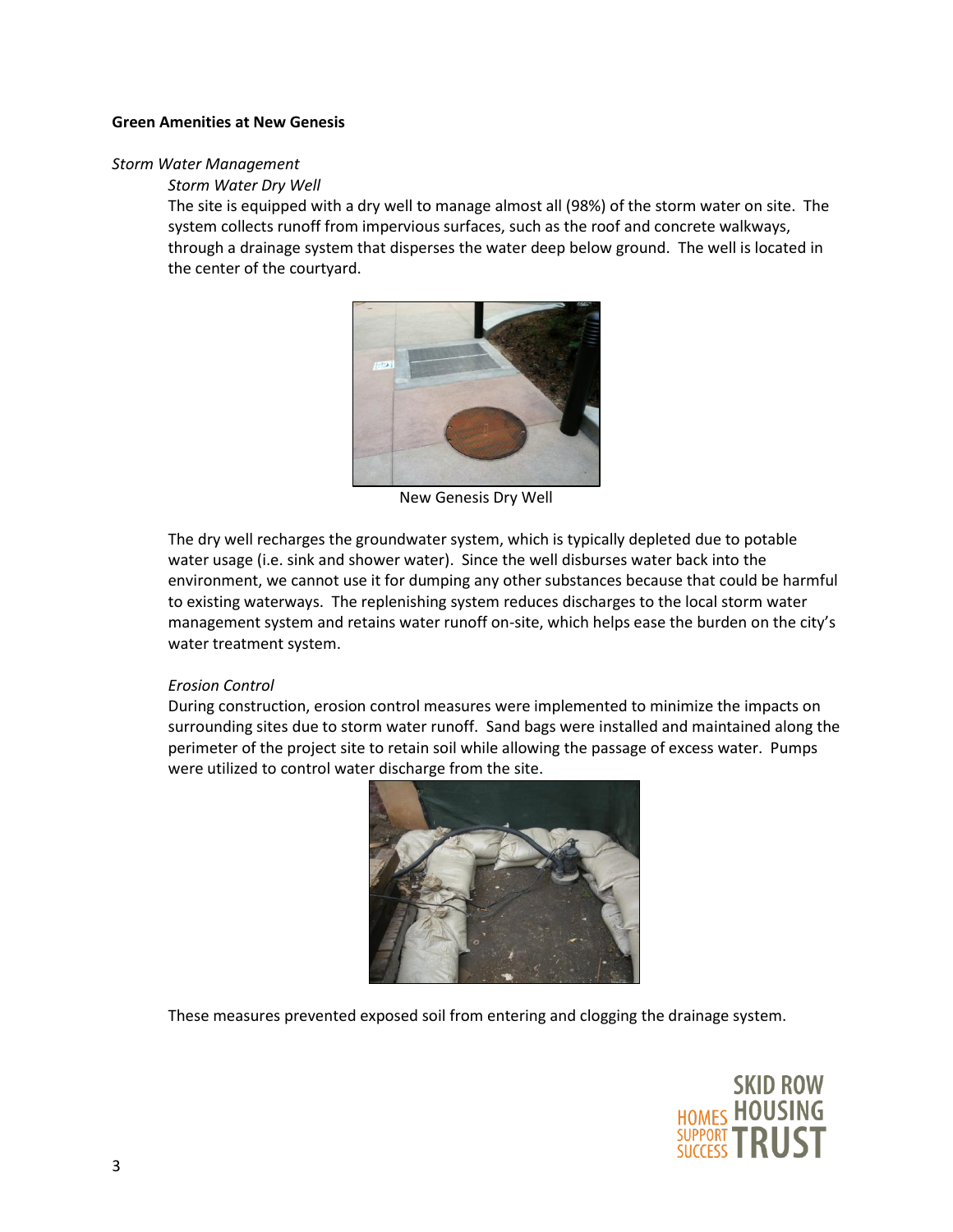#### *Solar Electric Power*

A photovoltaic (PV) system has been installed on the roof to convert solar energy from the sun into usable electricity for the building. Solar power is also beneficial to the environment because unlike coal and natural gas, solar does not cause any air pollution and does not require consumption of a limited natural resource. Solar is more efficient because it is generated locally and does not suffer the typical energy losses due to transport that occur with power plant energy production. The PV system at New Genesis is located on the top of the roof.



New Genesis Photovoltaic Panels

# *Solar Thermal Water Heating*

A solar thermal system absorbs heat from the sun and preheats cold water before it is heated by a conventional water heater, which is powered by gas or coal-generated electricity. By pre-heating the water using sunlight, less energy is required to heat the water with the conventional water heater.

Like the PV panels, the solar absorbing panels are also located on the roof of the building.



New Genesis Solar Thermal Panels

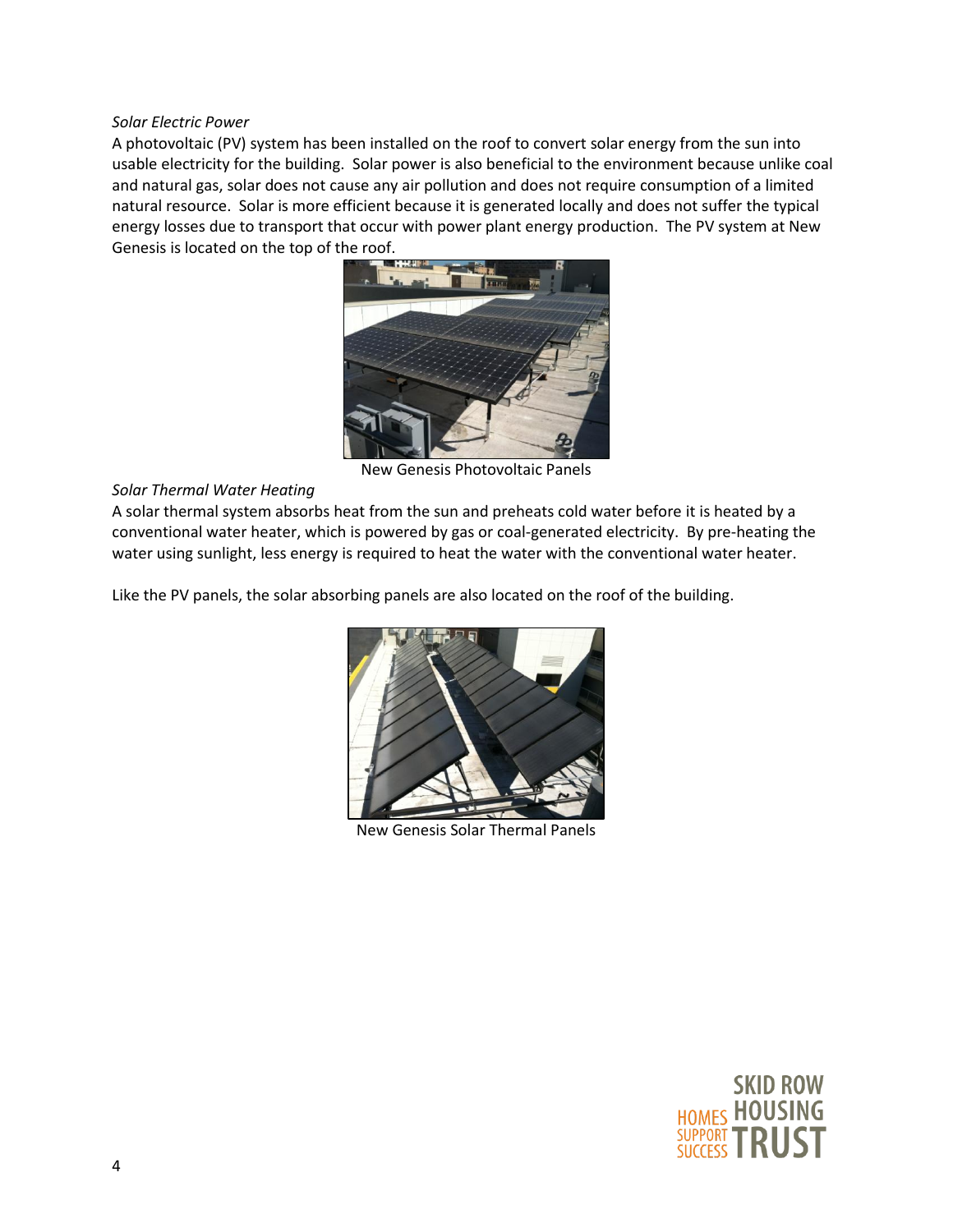## *Electric Car Charging Station*

To accommodate electric vehicles, SRHT has installed a charging station in the garage. This allows residents or employees to charge their vehicle while in the building, which conveniently reduces trips to larger charging stations.



AeroVironment Charging Station

## *Energy Recovery Ventilation (ERV)*

Depending on the outdoor temperature, the ERV system uses exhaust air to heat or cool the intake air to match the interior temperature. This occurs through a heat exchange between the inward and outward air flows. ERV also cleans the air so that the dirty indoor air is replaced with fresh outdoor air. Since the building has a central ventilation system, the air quality can be maintained for all of the units.

The ERV system provides pretreatment for the incoming air so that less energy is needed to heat or cool the airflows, which reduces energy costs. This process requires less equipment than conventional heating/cooling systems, so there are also savings in purchase and maintenance costs.

#### *Construction Methods*

The construction process has the potential to be harmful to human health and the environment, but our general contractor used sustainable strategies and materials to ensure that these impacts are mitigated. The following programs were developed to ensure environmental diligence:

#### *Waste Management Plan*

The contractor developed a waste management plan with the goal of recycling or salvaging for reuse at least 75% of the material waste generated on-site. They designated recycling containers to sort the waste materials so that the recyclables could be properly disposed. The general contractor also reviewed the program with subcontractors so that each work crew was

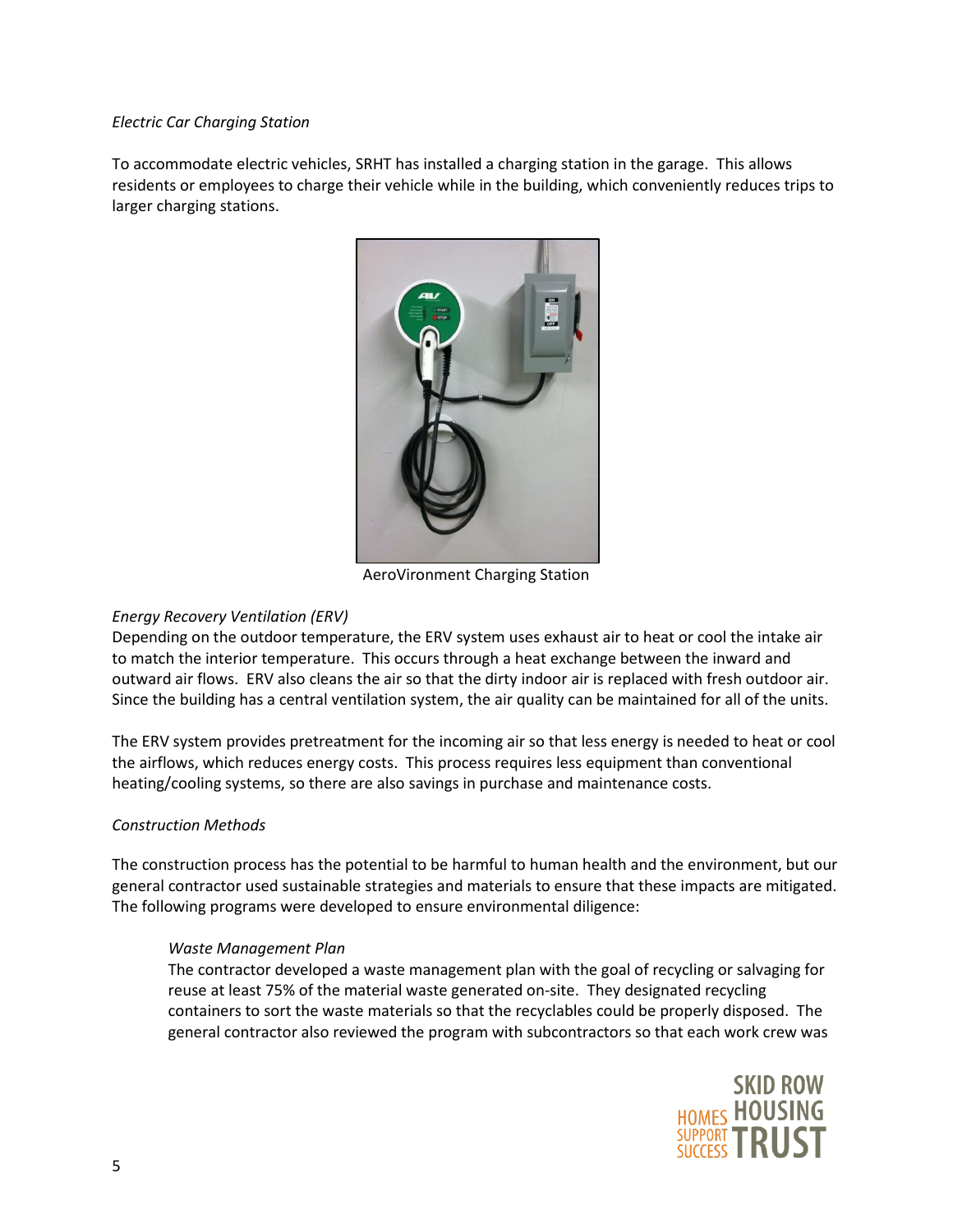responsible for their own waste prevention and recycling. Performance was monitored throughout the duration of the project.

## *Indoor Air Quality Management Plan*

The contractor also created an indoor air quality management plan to prevent contamination of the heating, ventilation, and air conditioning (HVAC) system during construction. Once the HVAC was installed, the permanent ducts were sealed to prevent anything (i.e. dust) from entering the system during the rest of construction. Just prior to occupancy, the contractor performed a 48-hour flush of the system to ensure that there would be no harmful airborne particles once the system began operating.

#### *Construction Materials*

Permanent materials with lower impacts on human health and the environment were used as much as possible throughout the building process.

## *Low VOC Materials*

Some building components emit volatile organic compounds (VOCs), which are harmful gases given off by solids or liquids. Paints and carpets typically emit a significant amount of VOCs, so low VOC versions of these products were specifically used in the building to improve the indoor air quality.

#### *Materials with Recycled Content*

Recycled building materials are produced using less energy and fewer natural resources than the standard versions of the same product. This reduces the amount of waste generated in the industry and can prove to be more cost-efficient. Building components that were manufactured using recycled materials include the following:

- Aluminum window framing
- Roof, floor, wall insulation
- Topping slab (fly ash)
- Doors

## *Locally Extracted, Processed, and Manufactured Materials*

The transportation needed to deliver building materials to a site typically requires significant energy consumption and also generates pollution. To reduce these environmental impacts of material production, the contractor selected building products that were fabricated locally, such as:

Aggregate for the foundation

- Doors
- $\bullet$ Gypsum board for the walls and ceilings
- Window framing

## *High Albedo and High reflectance Materials*

Large surfaces with exposure to the sun, such as walkways and the roof, tend to generate the heat island effect, which is where a structure absorbs energy from the sunlight and consequently heats up the building. This not only creates an uncomfortable environment for residents, but then requires extra energy to cool the building. Light-colored, highly reflective materials were used to deflect the sun's heat, reducing the building's energy consumption and the air pollution associated with cooling systems.

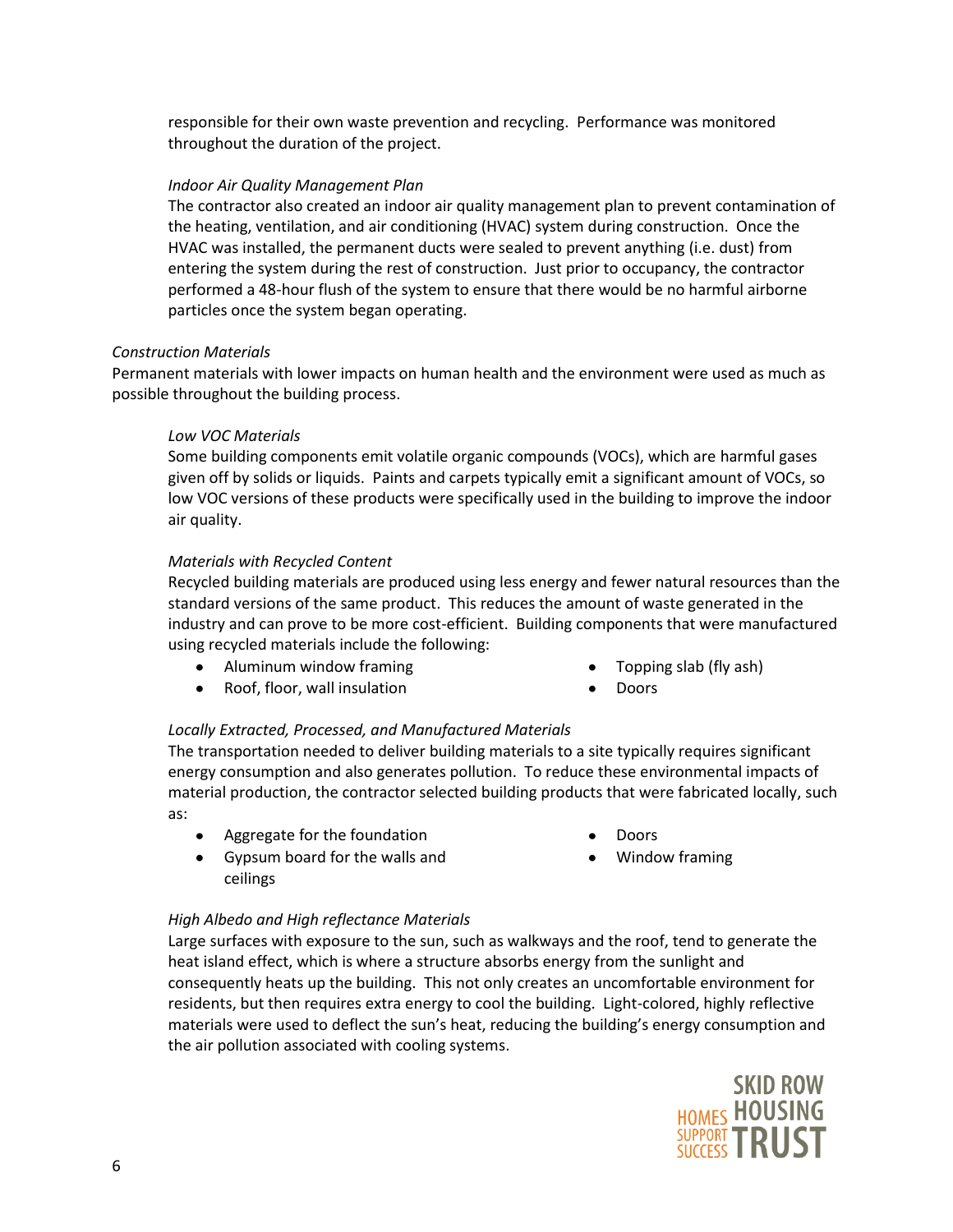

High Albedo Materials Used for Walkways and Exterior Walls

# *Design for Pest Control*

The building materials for the  $1<sup>st</sup>$  floor have been limited to concrete and masonry, with all cracks and connections sealed to discourage pests such as insects and rodents from entering the building. This design approach reduces access to wood, which typically attracts these pests, and provides a non-toxic solution for pest control that is not harmful to residents.

# *Landscaping*

The landscaping has incorporated non-invasive plants that are not harmful to existing plant life within the area. The majority of these plants are drought tolerant and therefore reduce the daily water requirement for the building's landscaping.

The efficiency of both the plants and the sprinkler system reduces the required amount of irrigation and allows for significant water conservation across the site.



High-Efficiency Sprinklers

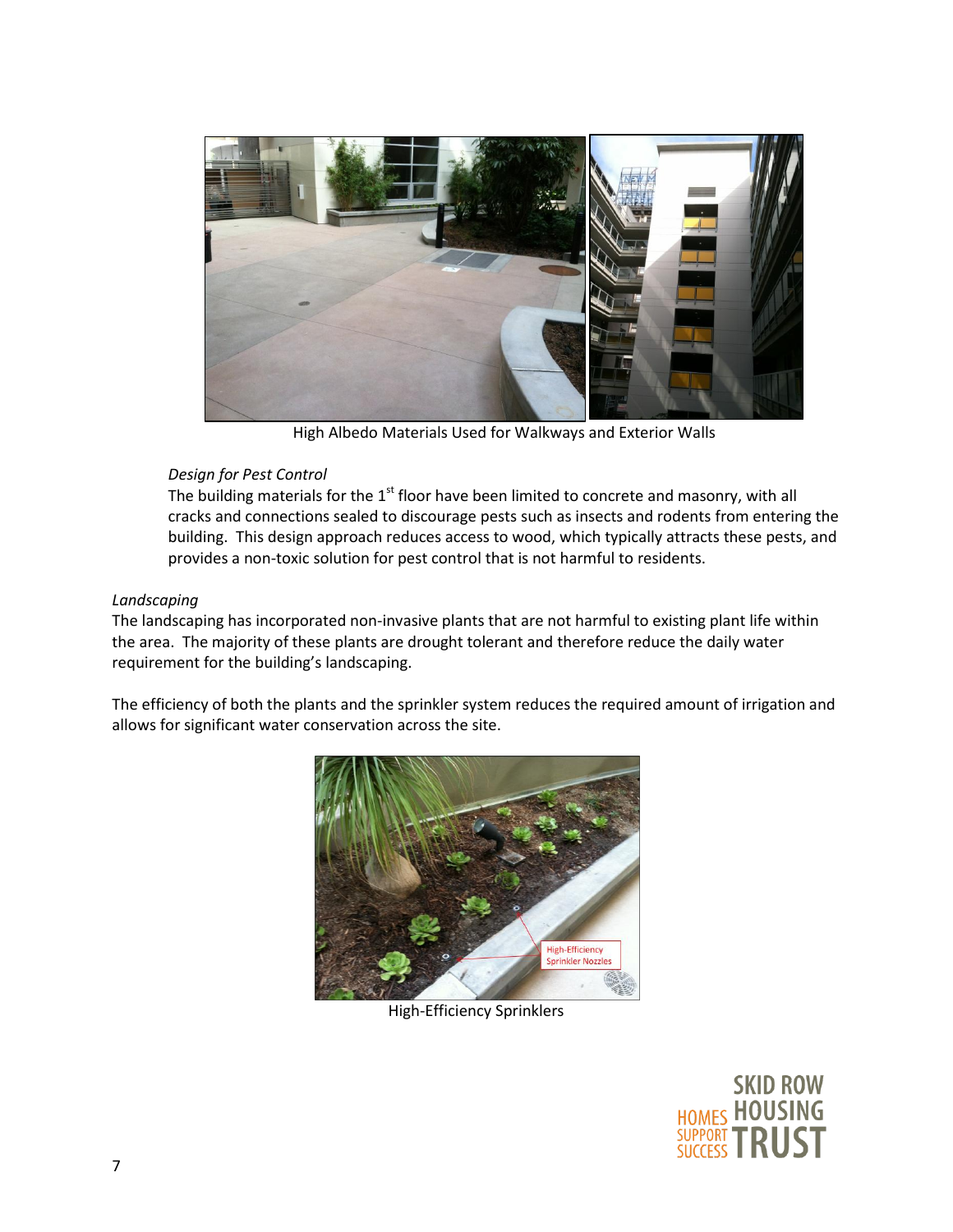## **Green Amenities in the Apartment**

*High-Efficiency Fixtures & Appliances*

## *Water Conservation*

As shown below, the household fixtures and appliances in New Genesis Apartments exceed highefficiency water standards:

| <b>Fixture</b>        | <b>High-Efficiency Standard</b>                         | <b>Actual Performance</b>                              |
|-----------------------|---------------------------------------------------------|--------------------------------------------------------|
| Toilet                | $\leq$ 1.3 gal/flush                                    | 1.28 gal/flush                                         |
| Faucet                | $\leq$ 2 gal/min                                        | $1.5$ gal/min                                          |
| Shower                | $\leq$ 2 gal/min                                        | $1.5$ gal/min                                          |
| Dishwasher            | $\leq 6$ gal/cycle                                      | 5.8 gal/cycle                                          |
| <b>Clothes Washer</b> | Modified Energy Factor $\geq 2.0$<br>Water Factor < 5.5 | Modified Energy Factor = 2.46<br>Water Factor = $3.83$ |

#### *Energy Conservation*

Energy Star is a program where the Environmental Protection Agency (EPA) evaluates products for energy performance so that we can reduce greenhouse gas emissions and energy costs by purchasing efficient appliances. The apartment is equipped with a refrigerator and dishwasher that exceed the federal energy standards.



Energy Star Appliances

## *Lighting*

## *Bulbs*

The overhead lights contain compact fluorescent light (CFL) bulbs that consume 75% less energy than a standard light bulb. They also produce less heat than standard bulbs, which makes them safer to handle. CFLs provide cost savings in both bulb replacement and energy usage.